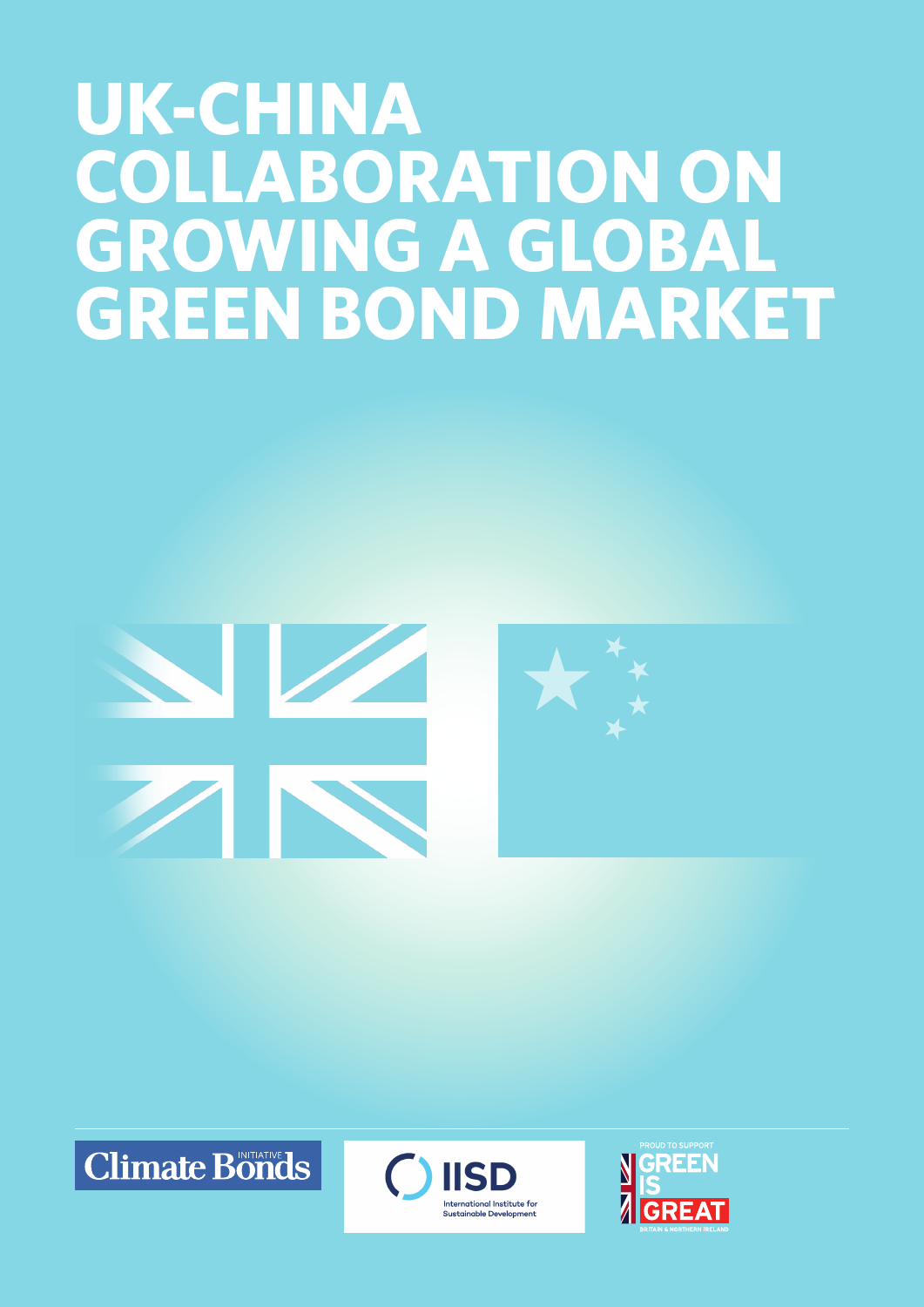### **Contents**

This report contains the following sections:

#### **1. CAPITALISING ON THE LOW CARBON TRANSITION**

#### **2. AN OVERVIEW OF THE GLOBAL GREEN BOND MARKET**

#### **3. CHINA AND THE UK ARE ACTIVE PLAYERS IN THE GREEN BOND MARKET**

#### **4. ACTIONS FOR UK-CHINA COLLABORATION TO LEAD THE DEVELOPMENT OF THE GREEN BOND MARKET**

Appendices

#### **UK-China collaboration on growing a global green bond market**

China and the United Kingdom are increasingly taking action on green bonds and more broadly on developing green finance. These individual actions set the foundation for the two nations to collaborate on growing a global green bond market.

The UK has emerged as the global hub for green finance, green bond issuance and investment more specifically. Meanwhile in China, green finance is increasingly high on the policy and regulatory agenda. China has positioned itself as a global leader on green bond policy support.

Increased UK-China collaboration could help speed up the growth of the global green bond market and the green aspects of the financial system. A heightened level of cooperation between the two countries to share their respective experience with green bonds and harmonise specific actions in developing green bond markets would be of mutual benefit.

**This report complements the China Roadmap 2016 series of joint discussion papers** published in English and Mandarin by the Climate Bonds Initiative and the International Institute for Sustainable Development (IISD) in early 2016 on prospects for the Chinese green bond market:

- Green Bond Guidelines (Paper 1)
- Scaling up Issuance (Paper 2)
- **Instruments and Incentives (Paper 3)**

This 2016 series of discussion papers follow the "How to Grow Green Bonds in China" report<sup>1</sup> (March 2014) and the 'Growing a green bonds market in China: Key recommendations for policymakers in the context of China's changing financial landscape' report of March 2015 also prepared by Climate Bonds in partnership with the IISD.

#### **Report by:**

Weihui Dai (Lily), *Research Analyst, Climate Bonds Initiative* Sean Kidney, *CEO, Climate Bonds Initiative* Beate Sonerud, *Policy Analyst, Climate Bonds Initiative*

Our thanks to the United Kingdom Foreign & Commonwealth Office (FCO) for their project funding support for the China Roadmap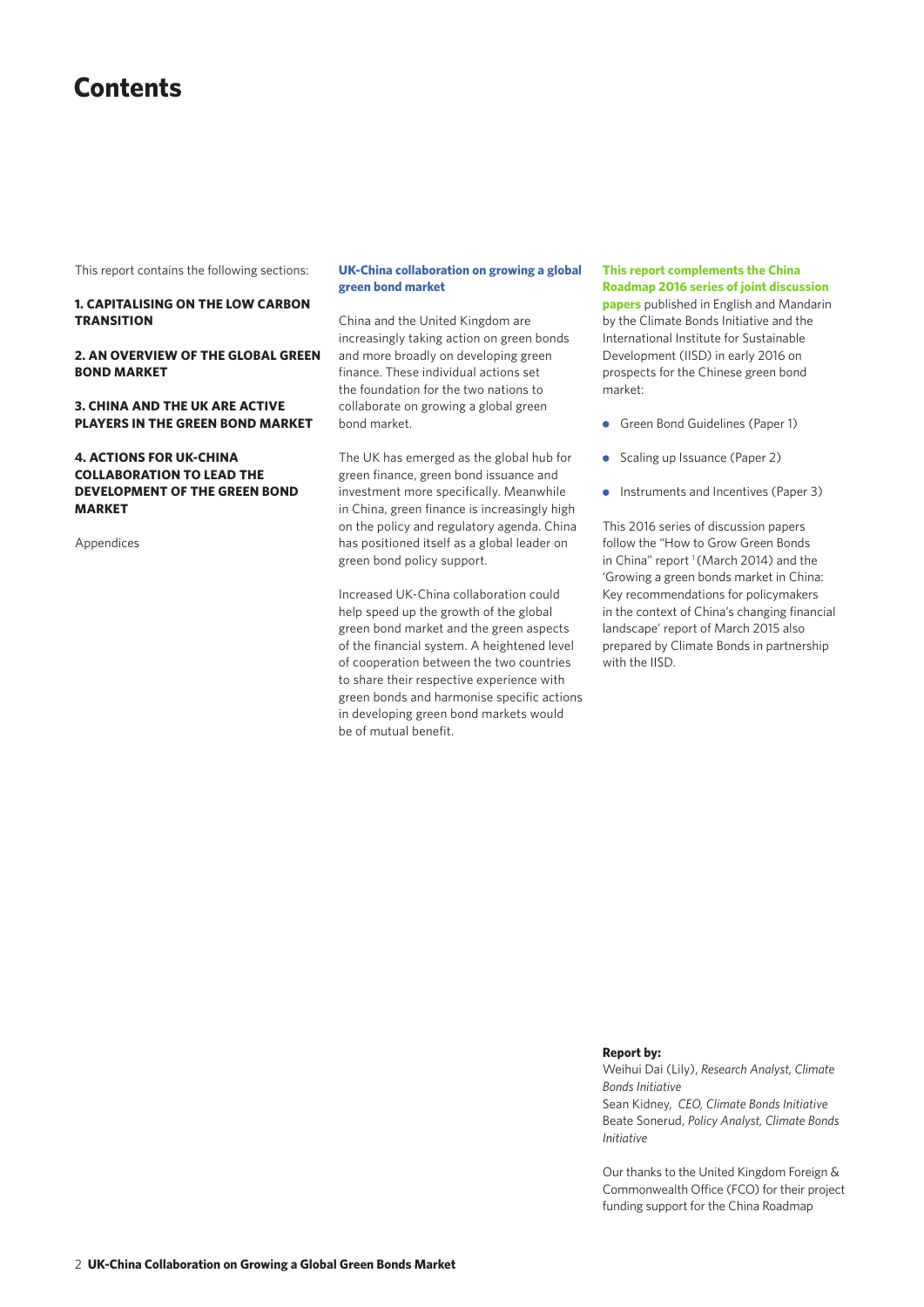### **1. Capitalising on the Low Carbon Transition**

#### **The investment opportunities in low carbon and climate resilient infrastructure are enormous**

#### **Goal: Meeting low-carbon and climate resilient infrastructure needs**

The investment needs for infrastructure in the next decades are huge in both developed countries and emerging economies. Even without taking climate change mitigation and adaptation into account estimates reach USD 90 trillion to 2030. Ensuring that the infrastructure built is low-carbon raises the annual investment needs by 3–4% to USD6.2 trillion.<sup>2</sup> Climate adaptation needs add another significant amount of investment, which is estimated at USD250– 500 billion per year by 2050 for a 2-degree Celsius scenario.

#### **Climate-friendly infrastructure represents investment opportunities across sectors**

Meeting the challenge of climate-friendly infrastructure is about effectively using capital for investment and obtaining a competitive return. The wide range of differing types of climate mitigation and adaptation investment required means there are investable opportunities in amongst asset classes, sectors and industries including energy and transportation, efficiency, and climatefriendly building and design and a myriad of other sectors.

#### **Green bonds provide a channel to mobilise institutional investors, meeting the lowcarbon and climate resilient infrastructure needs**

Traditional sources of capital for infrastructure investment (governments and commercial banks) are insufficient to meet capital requirement needs to 2030; institutional investors, particularly pension and sovereign wealth funds, are increasingly looked to as viable actors to fill these financing gaps.

Bonds, especially those financing infrastructure offer long-term maturities, making them a good fit with institutional investors' long-term liabilities. At the same time bond returns are relatively stable and predictable when compared to equity. This is another important feature for investors looking after beneficiaries' assets, such as retirees' savings or insurance policies – and these make up the largest pool of capital on the planet.

Bond financing is particularly suitable as a re-financing tool for low-carbon and climate resilient infrastructure projects post-construction. When a project enters operational phase, its risk-profile becomes more suitable for bond financing, enabling companies to access capital at lower cost. This factor is significant for low-carbon and climate resilient projects where, given the projects' high upfront costs, cost of capital has a significant impact on the project's economic viability.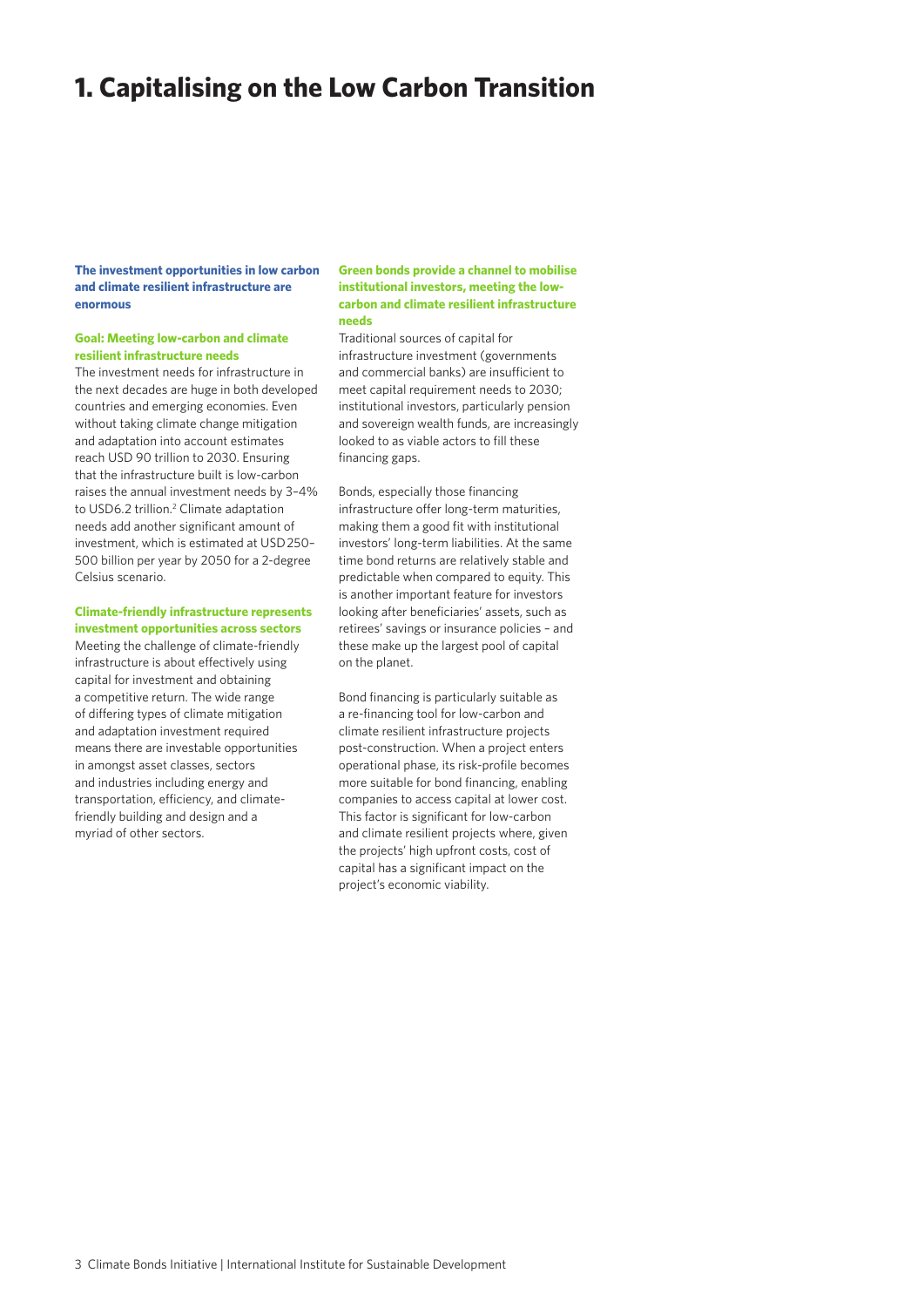### **2. An overview of the global green bond market**

#### **What is green bond?**

'Labelled' green bonds are bonds with proceeds earmarked for green projects and designated accordingly. The green label makes it simpler for those institutional investors, who have made public climate change or financing commitments, to identify green investments. The label is a discovery tool that reduces friction in the investment process. Green bonds are designed to ensure that capital is raised at scale to meet the massive financing needs of the transition to a low-carbon and climate resilient economy.

The vast majority of green projects that green bonds finance focuses on are climate change mitigation or adaptation, but there is a small share of the market, which also funds green, non climate-related projects, such as public green spaces.

As of June 2016, the largest share of labelled green bonds has been issued for energy, building & industry (see Figure 1).<sup>3</sup>

#### **Figure 1: 2016 green bond proceeds in different sectors**





#### **Figure 2: Corporate and muni bonds make up a growing proportion of issuance**

#### **Green bond market development**

In 2007 the green bond market commenced off with AAA investment grade issuance from multilateral institutions European Investment Bank (EIB) and World Bank. The wider bond market started to react in 2013 when the first corporate green bonds were issued. The green bond market has grown rapidly since then (see Figure 2), with issuance increasing from 11 billion in 2013, to USD 36.8 billion in 2014, and USD 41.8 billion in 2015. As at June 2016, USD 35 billion green bonds have been issued. The growth in green bonds is expected to continue. SEB estimates that global green bond issuance will grow to USD 80 billion-USD 100 billion in 2016 with estimates from Moody's and HSBC slightly lower.

In addition to the labelled market, there is a much larger universe of bonds that finance climate mitigation and adaptation projects and developments that are not labelled as green.

As of June 2016, this additional unlabelled climate bond universe stood at \$576bn (see Figure 3).The labelled segment of the climate-aligned bond market is growing faster than the unlabelled segment.

#### **There is strong investor appetite for labelled green bonds**

There are many indicators of the strong investor appetite for labelled green bonds:

- A high level of oversubscription compared with non-green issuances. For example, the May 2016 labelled green bond for green taxi in London from Chinese Zhejiang Geely in the international markets was almost 6 times oversubscribed. 4
- Pledges from banks and insurance companies to invest a set amount into labelled green bonds<sup>5</sup> and investor statements supporting the growth of the labelled green bond market. 6
- Specialised green bond funds are being launched.<sup>7</sup>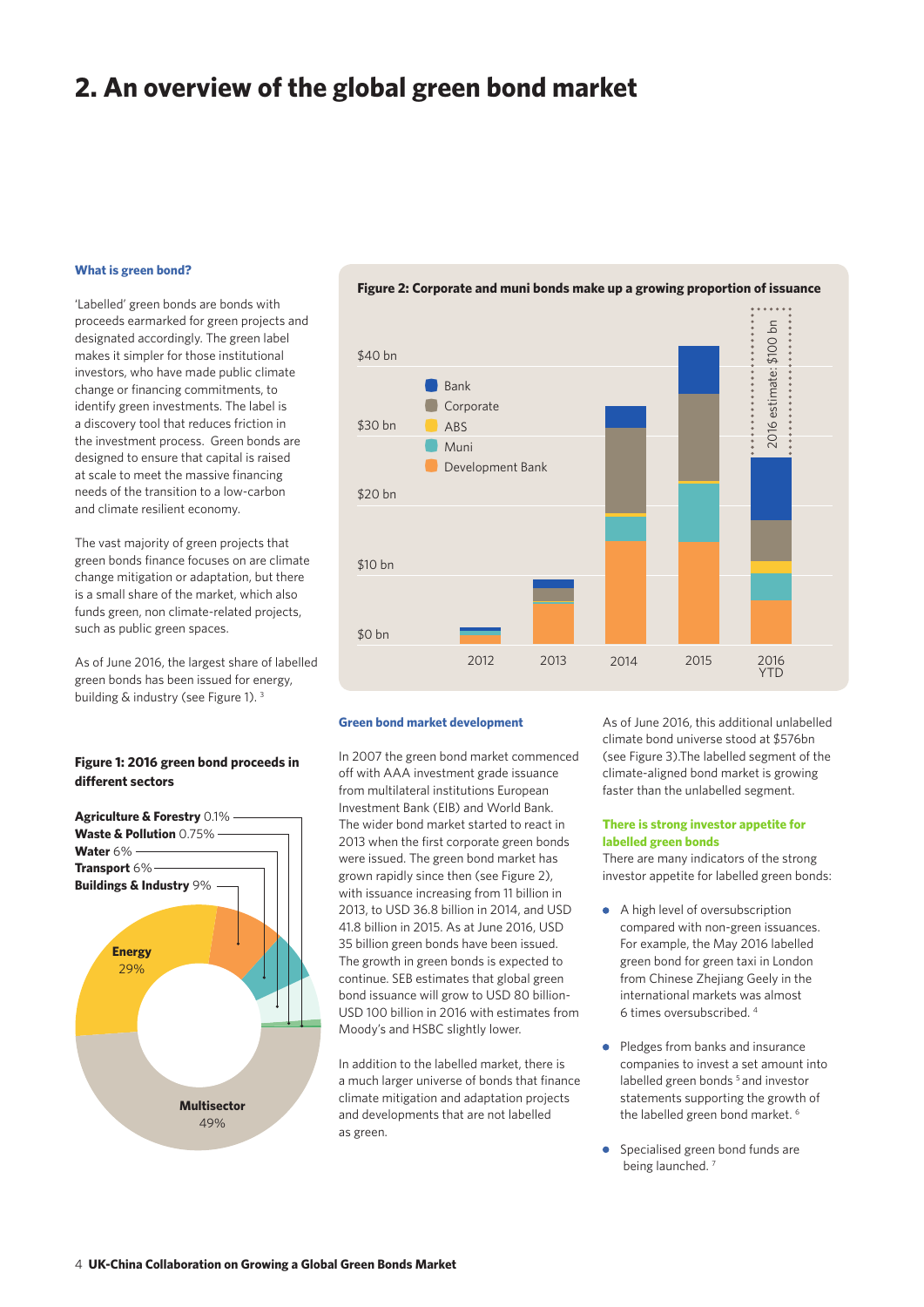### **5 steps**

#### **Step 1: Identify qualifying green projects & assets**

Anyone who is creditworthy and have green assets/projects can issue a green bond. The key feature of a green bond is that the proceeds are used for projects or assets with positive climate impacts or environmental benefits. The Climate Bonds Standard provides guidance about what assets/projects can be qualified as green.

#### **Step 2: Arrange an independent review**

Credible independent review and verification could ensure the green credentials of the bond, and protect issuers' business reputation. Issuers can:

- Use Climate Bonds approved verifiers to review the bond and obtain certification under the international Climate Bonds Standard (Box 2).
- Or, get a reputable science organisation to review the green credentials of the bond.

#### **Step 3: Tracking and reporting procedures**  The proceeds from green bonds must be used only for specified green projects, so there must be systems in place to

#### **China is seen as a leading source of green bond market growth in the immediate future.**  China's central bank expects to see RMB

300 billion (USD 45.6 billion) of green bonds issued in 2016, which would be larger than the total global green bond issuance in 2015. China is the potential global leader in green bond issuance.

As of May 2016, China has issued USD 8.57 billion green bonds. In the first quarter of 2016, 50% of total green bond issuance in the global market originated from China.

**Box 1: How to issue a green bond –** segregate green bond proceeds and keep<br>**E** standard & Certification Scheme track of their use. Also, robust monitoring procedures must be set up to ensure proceeds are never knowingly placed in non-green investments (such as carbon intensive projects) throughout the life of the green bond.

#### **Step 4: Issuing green bond**

Any type of bond in any currency can be a green bond – if assets comply. The usual steps apply here, as for any other conventional bond:

- **If needed, seek required issuance** approval from regulators. This applies in China.
- Structure the bond with an investment bank or advisor; get credit rating if needed.
- Market and price the green bond.

#### **Step 5: Monitor use of proceeds and report annually**

Confirm at least each year, through a public report, that the funds are still properly allocated to green projects. This can be done by a company auditor or in a letter signed by an authorised officer of the company. Most companies post a simple newsletter advising investors about green outcomes.

### **Box 2: The international Climate Bonds**

The Climate Bonds Standard & Certification Scheme is the world's only certification scheme. The Scheme uses standardised approaches and has set up clear rules and procedures for verification and certification in terms of green definitions, use and management of proceeds, and reporting. It allows investors and governments to prioritise green investments with confidence that the funds are being used to deliver a low carbon and climate resilient economy. As of May 2016, certification has been used by USD 6 billion of green bonds.

#### **Figure 3: Labelled and unlabelled climate bond universe**

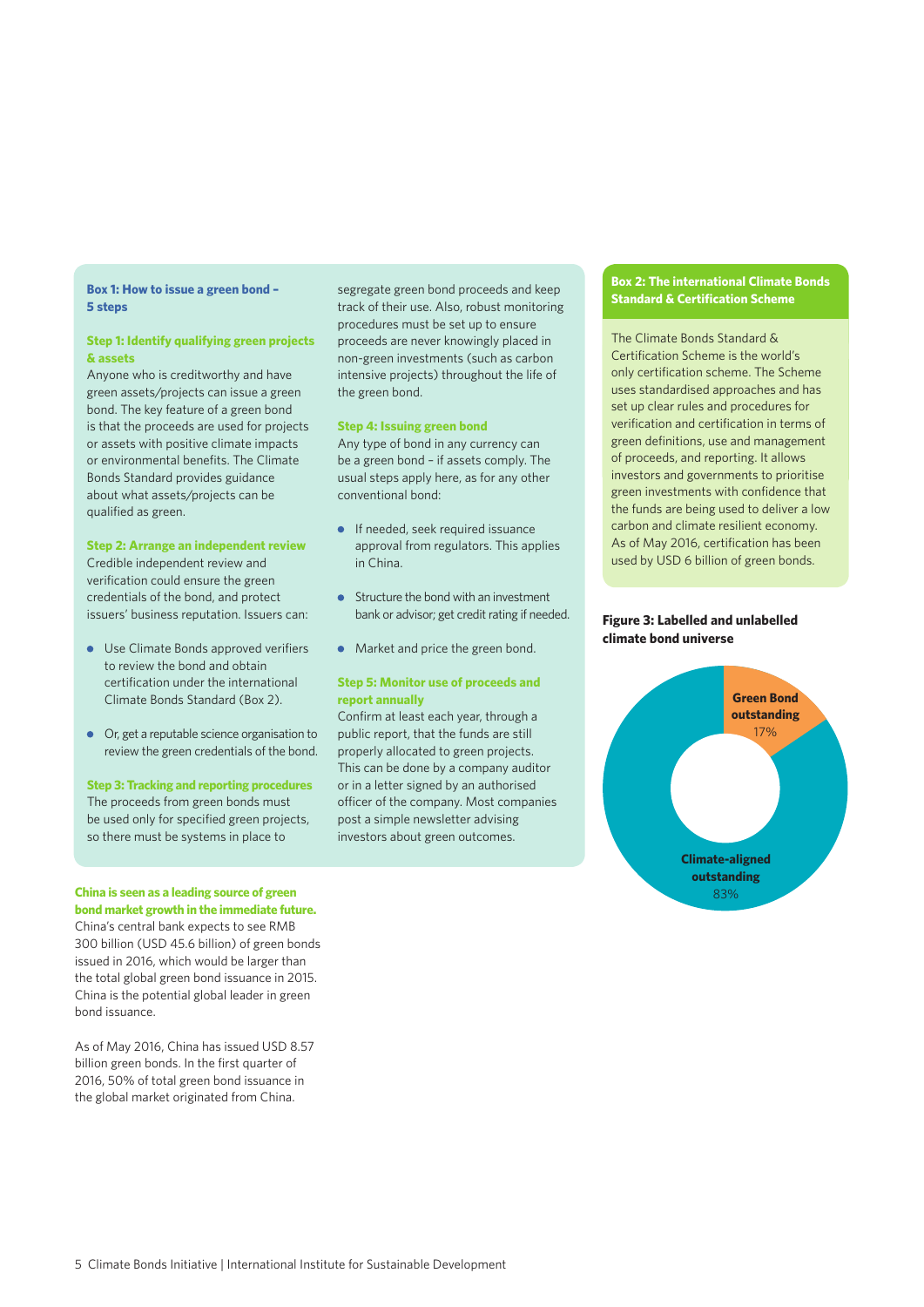### **3. China and the UK are active players in the green bond market**

China and the UK are taking action on green bonds individually, setting the foundation for their collaboration on developing green bonds globally.

#### **The UK's action on green bonds**

#### **The UK has become a global hub for green finance initiatives**

A wide range of pioneering green finance initiatives and organisations are based in London. These organisations that are setting the agenda both domestically and internationally on a range of green finance topics, including green bonds, climate disclosure and risk, integrated reporting, responsible investment and stress testing. <sup>8</sup>

#### **London Stock Exchange is attracting international green bond issuance in different currencies**

Green bonds from international issuers have been issued in the London markets in a range of currencies. In July 2015, the stock exchange established a range of dedicated 'green bond' segments to increase the visibility of the green bonds for investors. 9 As of January 2016, 10 green bonds are listed on the London Stock Exchange.<sup>10</sup>

The first RMB-denominated green bond from a Chinese issuer was issued in the London markets and listed on London Stock Exchange by the Agriculture Bank of China in October 2015. London Stock Exchange has also seen green bond listings from India's Yes Bank and Axis Bank; and multilateral development bank IFC has issued several green bonds in the London markets, including the first RMB-denominated and INR-denominated green bonds.<sup>11 12</sup>

#### **City of London Green Finance Initiative established in 2016**

In January 2016, the City of London launched the Green Finance Initiative (GFI), aiming to mobilise the capital required to implement the Paris climate change agreement and the UN's Sustainable Development Goals.<sup>13</sup> GFI has a focus on improving the financing options for sustainable infrastructure projects and support the sector's development. 14

The members include representation from banks, insurers, accountants, academics, regulators, and government. Through the Green Finance Initiative, London aims cement its position as a world leader in green finance and play a significant role in developing a financial system fully supporting the green transition of the economy.

#### **China's actions on green bonds**

#### **2014: Green Finance Task Force established in collaboration with UNEP Inquiry**

In 2014, the PBoC established a Green Finance Task Force 15, which spans regulators, government departments, financial market actors, and local and international experts working on the establishment of a green financial system in China.

Developing green bonds is one of the 14 detailed recommendations proposed by the task force<sup>16</sup>

#### **2015: Green Finance Committee established**

Following the landmark report from the Green Finance Task Force, PBoC established a Green Finance Committee<sup>17</sup> (GFC) in April 2015. The GFC has set up a green bond working group to undertake research on green definitions, policy incentives, green ratings and third party certification of green bonds.

#### **2015: PBoC and NDRC Release first official green bond guidelines**

- PBoC has established regulations for green financial bonds, including guidance on, and requirements for green definitions, management and use of bond proceeds, and reporting.<sup>18</sup>
- China's macroeconomic management agency, the National Development & Reform Commission (NDRC) also set guidelines for green corporate bonds, providing a list of qualifying green projects and proposals for policy incentives. 19

#### **2016: Development of various green bonds guidelines has accelerated**

- **•** Shanghai Stock Exchange and Shenzhen Stock Exchange have set up rules for its green bond pilot program 20 for listed companies, which are similar to the requirements from PBoC.
- Other regulatory authorities such as the National Association of Financial Market Institutional Investors (NAFMII) and the China Securities Regulatory Commission (CSRC) are also working on green bond guidelines for other bond types in China.
- In May, Hong Kong Financial Services Development Council (FSDC) released its plan to developing Hong Kong as a leading centre for green finance, which includes the development of green bonds with strategic green bond issuance in particular.<sup>21</sup>
- **In February, the PBoC announced the** lifting of quotas for foreign investors in the domestic interbank market, creating a new potential for foreign capital to access the Chinese green bond space.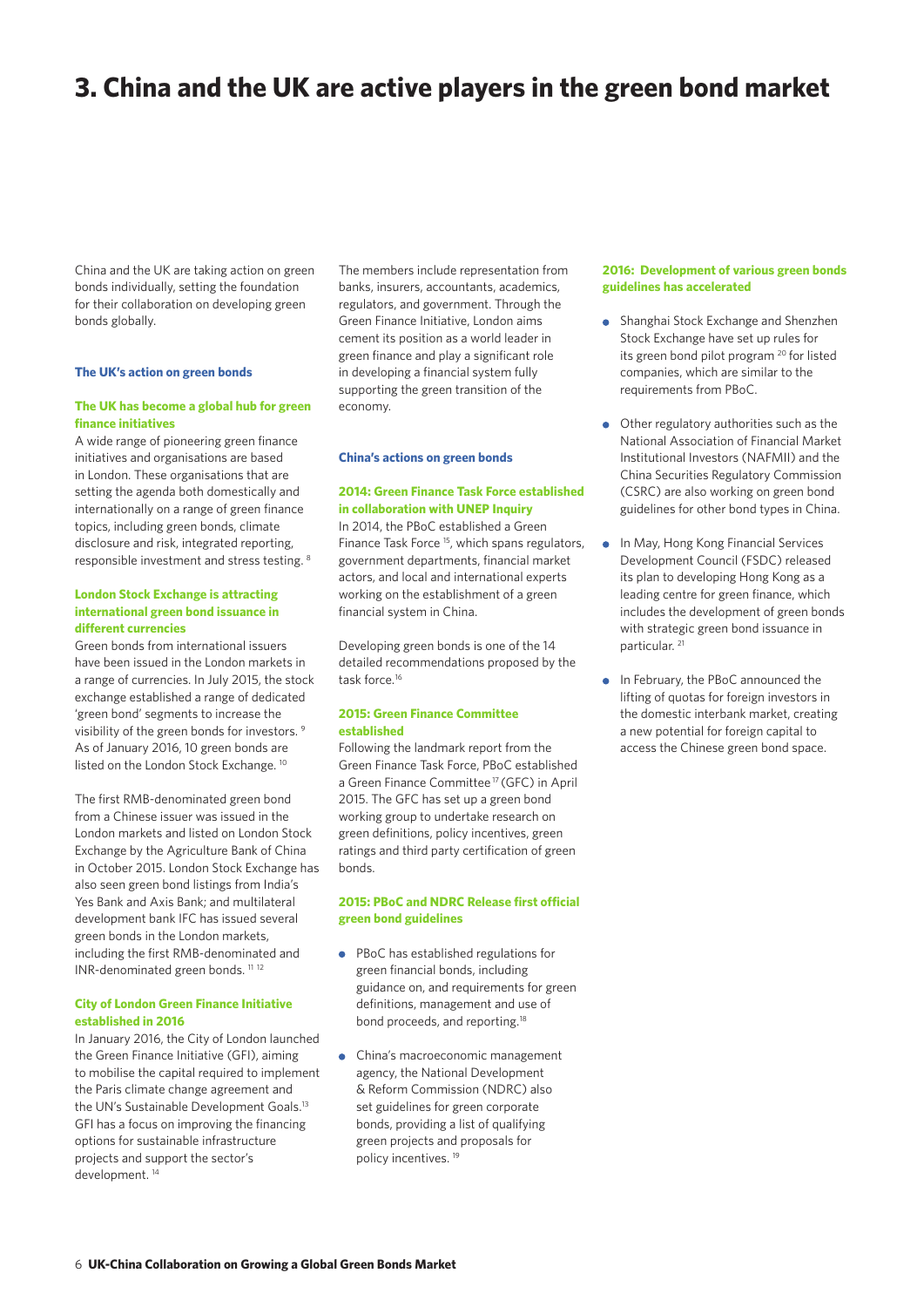### **4. Actions for UK-China collaboration to lead the development of the green bond market**

#### **The UK and China can help address the challenges currently facing the green bond market**

Currently, limited bankable green projects, the lack of commonly accepted standards of green credentials and, among issuers, the lack of awareness of the potential to issue green bonds are main challenges facing the global green bond market.

The UK has emerged as the global hub for green finance, and green bond issuance and investment more specifically. Meanwhile, China has positioned itself as a global leader on green bond policy support. With UK's leading position in global green financial market and China's strong policy momentum to support green bond market, increasing the level of UK-China collaboration could help address these challenges, leading the development of global green bond market. Figure 4 maps actions for UK-China collaboration on green bonds.

There is considerable potential to deepen the current activities in the UK and China activities on green bonds. The benefits of the collaboration between the two can be extended to other nations as it provides guidance and best practices for the development of a global green bond market.

#### **Action: Scaling up cross-border green bond issuance and investment between UK and China**

#### **London provides foundation for Chinese issuers to increase green bond issuance in the international markets**

Institutional investors outside China, in the US and Europe in particular, are increasingly looking for investments with positive environmental impacts, and have demonstrated strong demand for green bonds, including those from Chinese based issuers, as evidenced by the demonstration issuance from ABC in London in 2015.

London is a particularly suitable location for Chinese issuers to issue green bonds in the international markets. More than half of offshore RMB trades have taken place in the UK. 22 The UK government has been, and will continue to work on policy developments **Table 1: Mapping actions for increased UK-China collaboration on green bonds**

| <b>Challenges</b>                                                                                                                                                                                                                                                                                                                                                                                                                                                                                                                                                                                                                        | <b>Actions</b>                                                                                                                                                                                                                                                                                                                                                                                                                                        |
|------------------------------------------------------------------------------------------------------------------------------------------------------------------------------------------------------------------------------------------------------------------------------------------------------------------------------------------------------------------------------------------------------------------------------------------------------------------------------------------------------------------------------------------------------------------------------------------------------------------------------------------|-------------------------------------------------------------------------------------------------------------------------------------------------------------------------------------------------------------------------------------------------------------------------------------------------------------------------------------------------------------------------------------------------------------------------------------------------------|
| Limited bankable green projects<br>The lack of a large pipeline of bankable<br>green projects and limited clarity in terms<br>of number and type of potential projects<br>makes it difficult for investors to plan.                                                                                                                                                                                                                                                                                                                                                                                                                      | Scaling up cross-border green bond<br>issuance and investment between UK<br>and China<br>Collaboration on translating high-level<br>environmental and climate strategies into<br>robust green project pipelines                                                                                                                                                                                                                                       |
| Lack of a commonly accepted standard<br>of green credentials<br>Different approaches to evaluate green<br>credentials of the bonds will reduce the<br>comparability among green bonds in<br>the market, increasing the transaction<br>costs for investors and government to<br>do due diligence.<br>A lack of awareness on the benefits of<br>issuing and how to issue green bonds<br>The current awareness that green bonds<br>can be a tool to refinance pools of existing<br>green projects or assets, and that issuers<br>have immediate potential to issue green<br>bond may be poor, which hinder the short<br>term market growth. | Collaboration between China's Green<br>Finance Committee and London's Green<br>Finance Initiative on market awareness<br>activities<br>Bilateral research collaboration between<br>BoE and PBoC on the role of central<br>banks in supporting green bond market<br>development<br>Cooperation between the Climate Bonds<br>Initiative, PBoC and China's Green Finance<br>Committee towards creating a globally<br>harmonised set of green definitions |
| for RMB internationalisation and green<br>finance: the DMD hand issuence the                                                                                                                                                                                                                                                                                                                                                                                                                                                                                                                                                             | markets including Singapore and New York.                                                                                                                                                                                                                                                                                                                                                                                                             |

finance: the RMB bond issuance, the development of green finance, and the reinforcement of connections between the UK and Chinese financial markets have been recognised as key working areas by the Financial Services Trade and Investment Board (FSTIB) under the HM Treasury and the Financial Services Organisation under the UK Trade & Investment (UKTI).

And following the success of green bond issuance from Agriculture Bank of China at London Stock Exchange in 2015, more Chinese issuers of green bonds are expected to follow ABC's example. A specific focus on more Chinese issuance in the London markets would have a positive impact on market development and investor confidence. This provides foundation for China to increase green bond issuance in other

### **UK-based investors can invest in green**

**bonds in China's domestic bond markets** China is opening its bond market for foreign investors, including UK investors. In February 2016, PBoC eased the requirements for foreign institutions to invest in China's interbank bond market: more foreign institutions will be allowed to investment in the market; there is no limit of how much they can invest; the management process of the bonds has been simplified. <sup>23</sup>

With a more open bond market in China, international investors looking for green investments in China can invest directly in the domestic green bond market, as well as in Chinese sourced green bonds issued in the international markets.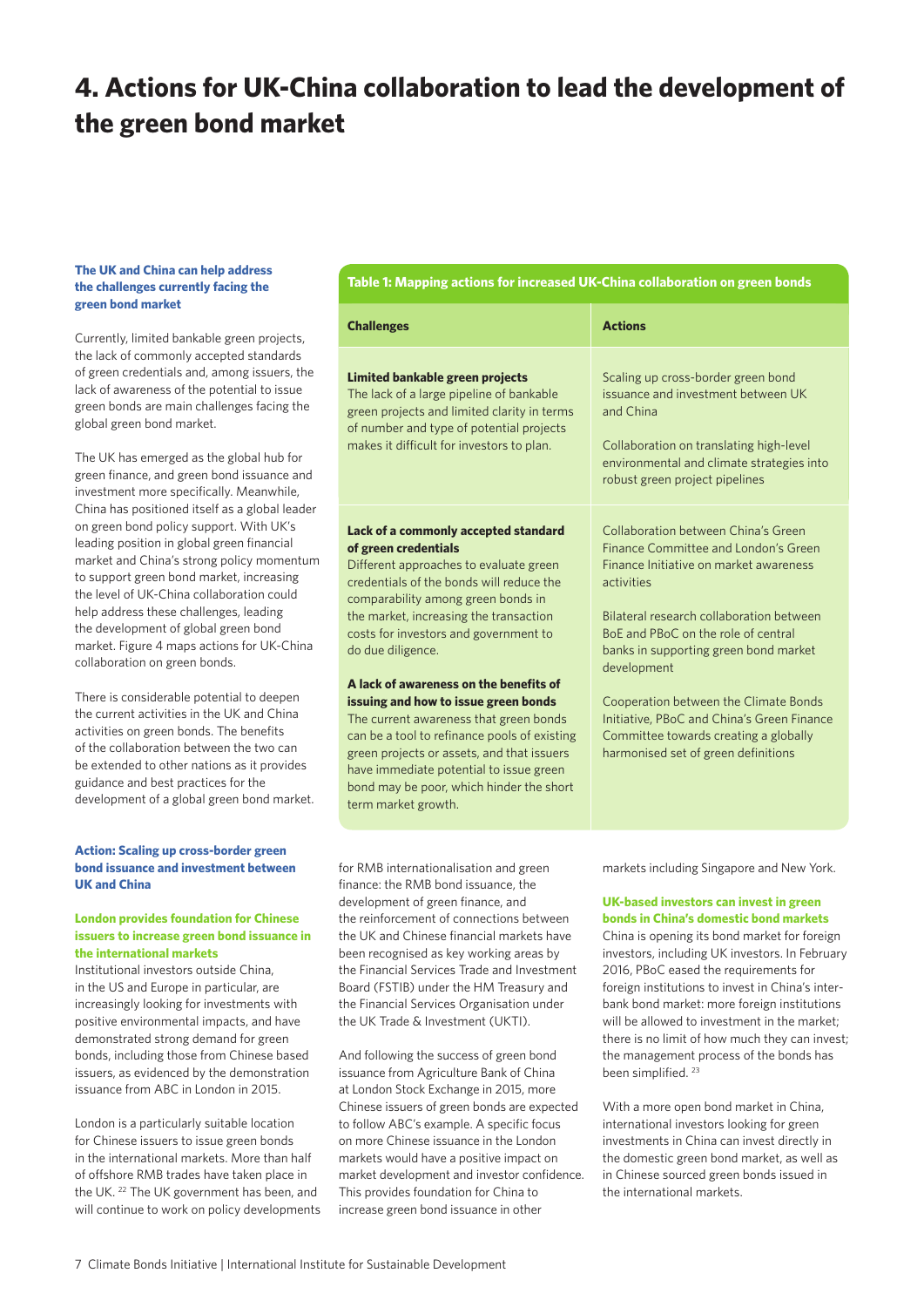UK-based investors could take the initiative to invest in Chinese green bond market, leading other international investors to provide capital for China to address climate change and environmental issues, similar to, but on a much larger scale of the Zhejiang Geely green bond funding of a low emission version of the iconic London black cab.

#### **UK-based issuers could issue green bonds in China's domestic markets (green Panda bonds)**

Non-Chinese issuers can issue RMBdenominated bonds in China's domestic market, called Panda bonds, if given regulatory approval. At present Panda bonds account for a marginal share of issuance in the Chinese market. There is currently some demand from international issuers to issue green panda bonds, and UK-based issuers could potentially also apply to issue panda bonds in the future. In the near term. However, more significant is the potential for UK investors to invest in green bonds from Chinese issuer.

#### **The UK and China could jointly support other emerging economies in scaling green bond issuance and investment**

Green bond issuance from China through the international financing centre of London demonstrates to other countries, especially emerging economies with limited domestic investor bases, that there is green investment demand available in the international market. This could encourage these emerging markets to develop green bonds, and to issue them in the international market. India, Mexico and Brazil are relevant emerging economies that are in the process of developing domestic green bond markets.

In emerging economies with more nascent domestic debt capital markets, like Kenya and Colombia, further foundational, general, bond market development might be required before green bonds can be issued at scale.<sup>24</sup> The UK and China could jointly take a more active supporting role in local debt capital market development in these economies, with the aim of establishing the necessary foundations for domestic green bond issuance over time.

#### **Action: Translating high-level environmental and climate strategies into robust green project pipelines**

Having a robust pipeline of green projects suitable for financing is a foundational action to enable scaling of green investment and the development of a liquid bond market. Lack of clarity about the green project pipeline among the investor community in terms of number and type of potential projects makes it difficult for investors to plan a staged commitment or incorporate increased exposure in asset allocation and portfolio design.

If there is a perception that there is only a small trickle of investable green bond projects, institutional investors will not devote resources to develop capacities required to invest in this space. Faced with limited investor capabilities, governments also become less certain there will be investors ready to provide capital for the green projects they are developing, creating a negative cycle.

Resolution of supply questions requires translating high-level targets and strategic priority investment areas, such as lowcarbon transport and renewable energy, into specific projects.

To develop pipelines of green projects that are clear to investors, the UK and China could:

- Build on the proposed cooperative  $\bullet$ investment platform for energy and infrastructure to be established by China Development Bank (CDB) and the UK Trade & Investment (UKTI), focusing it on improving transparent pipeline development for green investments in infrastructure and energy.
- Relevant entities in China and the UK  $\bullet$ could join the international Green Infrastructure Investment Coalition (GIIC). The GIIC is a platform launched at COP21 that brings together investors, governments and development banks to help increase the flow of institutional investor capital to green infrastructure investments around the world.

The primary activity of the GIIC will be to bring stakeholders together and discuss government green investment plans, including specific pipelines being developed by individual agencies such as State energy and rail companies. In China, Beijing and Shanghai Finance Bureaus are entities that are considering joining GIIC. In the UK participants so far include the Principles for Responsible Investment, Legal & General Investment Managers, Standard Chartered Bank, London Stock Exchange, the City of London Green Finance Committee, Her Majesty's Treasury, Pricewaterhouse Coopers, EY and others.

#### **Action: Collaboration between London's Green Finance Initiative and China's Green Finance Committee on market awareness activities**

Closer two-way collaboration could also be established between London's Green Finance Initiative (GFI) and China's Green Finance Committee (GFC). This collaboration could focus on market awareness activities for companies, banks, investors and other market intermediaries, such as rating agencies, around encouraging green bond issuance and investment.

China's GCF and London's GFI could implement training and capacity building activities on green bonds through setting up joint schemes with existing professional bodies for investors, insurance, auditors and more, both at the national and international level. Green bonds characteristics are not at this stage sufficiently integrated in professional bodies' training.

#### **Extend collaboration to green finance committees in other countries**

As more countries develop similar green finance committees, both in developed and emerging economies, the collaboration between London's Green Finance Initiative and China's Green Finance Committee joint training and capacity building activities could be extended to other countries, which could also seek to implement green bonds market training and capacity building through existing professional bodies such as Financial Stability Board and OECD.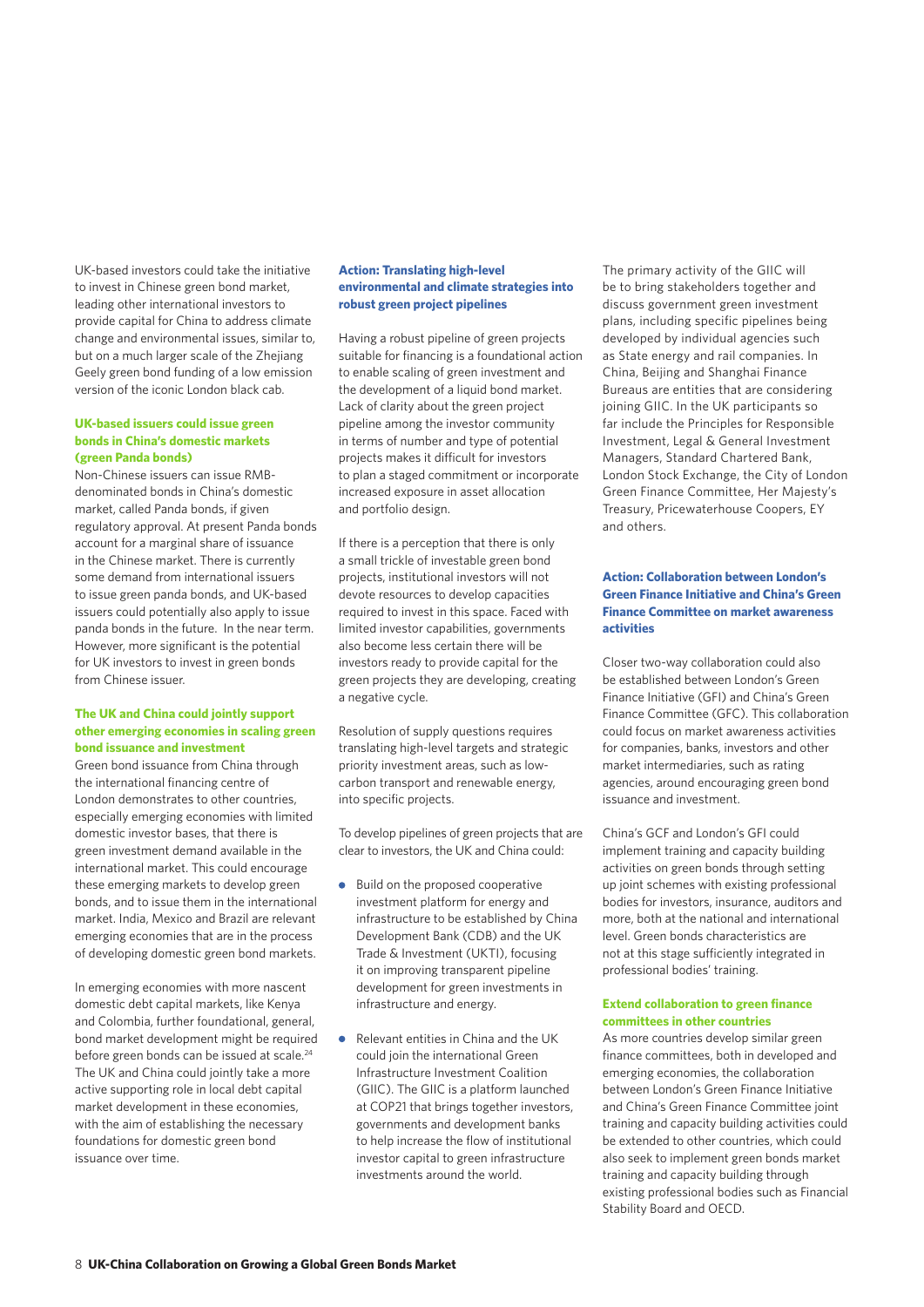More broadly, London's Green Finance Initiative and China's Green Finance Committee set examples for other countries to follow by demonstration. They can provide a leading model of for other nations seeking to develop their green bonds market including establishing committees or initiatives with key groups of stakeholders as 'green finance champions'.

#### **Action: Bilateral research collaboration between BoE and PBoC on the role of central banks in supporting green bond market development**

The central banks of UK and China could benefit from closer bilateral collaboration on green bonds, in addition to their current collaboration as part of the G20 study group. The bilateral collaboration could take the form of a collaborative research program looking in particular at the potential role of central bank actions in supporting a green financial system. The bilateral collaboration on research could benefit both BoE and PBoC, as their individual actions to date have focused on different areas of green finance accordingly they bring experience from different areas to the table. For example, PBoC has experience in supporting green bond market development, while BoE has experience in assessing climate change risk at the financial system level.

#### **The collaborative research program between BoE and PBoC could be the starting point for a broader UK-China green bond research network**

Such a network could include world-leading universities from UK and China that have established expertise in these topics, such as the London School of Economics, Oxford and Cambridge in UK, and Central University of Finance and Economics, Chongyang Institute for Financial Studies under the Renmin University in China. Over time, a UK-China green bond research network could be expanded to a global green bond research network.25

At present, the GFC directed by PBoC is supporting Renmin University to establish postgraduate study programme of green finance. The UK and BoE could use this opportunity to establish joint study programmes with China, which could inculcate green finance philosophy and urgency into institutes and academia, and facilitate the joint research between BoE and PBoC.

#### **Share findings from collaborative research with central banks in other countries**

The best practices that emerge from the joint research program between the BoE and PBoC would also be relevant for central banks in other countries, and advise them to best use their central bank toolkits to take action on environmental issues, including climate change.

#### **Action: Cooperation between the Climate Bonds Initiative, PBoC and China's Green Finance Committee towards creating a globally harmonised set of green definitions**

Currently, the green bond working group under the GFC, which is directed by PBoC is conducting research on green definitions, third party certification, and green ratings. The first iteration of green definitions developed by GFC, i.e. the Green Bond Endorsed Project Catalogue, is endorsed by PBoC, Shanghai Stock Exchange and Shenzhen Stock Exchange. PBoC has also established green bond guidelines covering use and management of proceeds, external review and reporting.

International, the London-based Climate Bonds Initiative has developed the only global green bonds standard, used by issuers in Europe, the Americas, India and Australia.

The G20 Green Finance Study Group, led by PBOC and BoE, has recommended a move to global harmonisation of Standards. PBOC and China's Green Finance Committee can work with the Climate Bonds Initiative towards creating a globally harmonised set of green definitions.

The standardised approach will improve the comparability among green bonds, and reduce the costs of evaluating green credentials of each green bond, facilitating the decision-making process of investors to invest in green bonds. The collaboration could also help China keep aligned with international standards and practice of green bonds, which increase the potential to tap into international capital.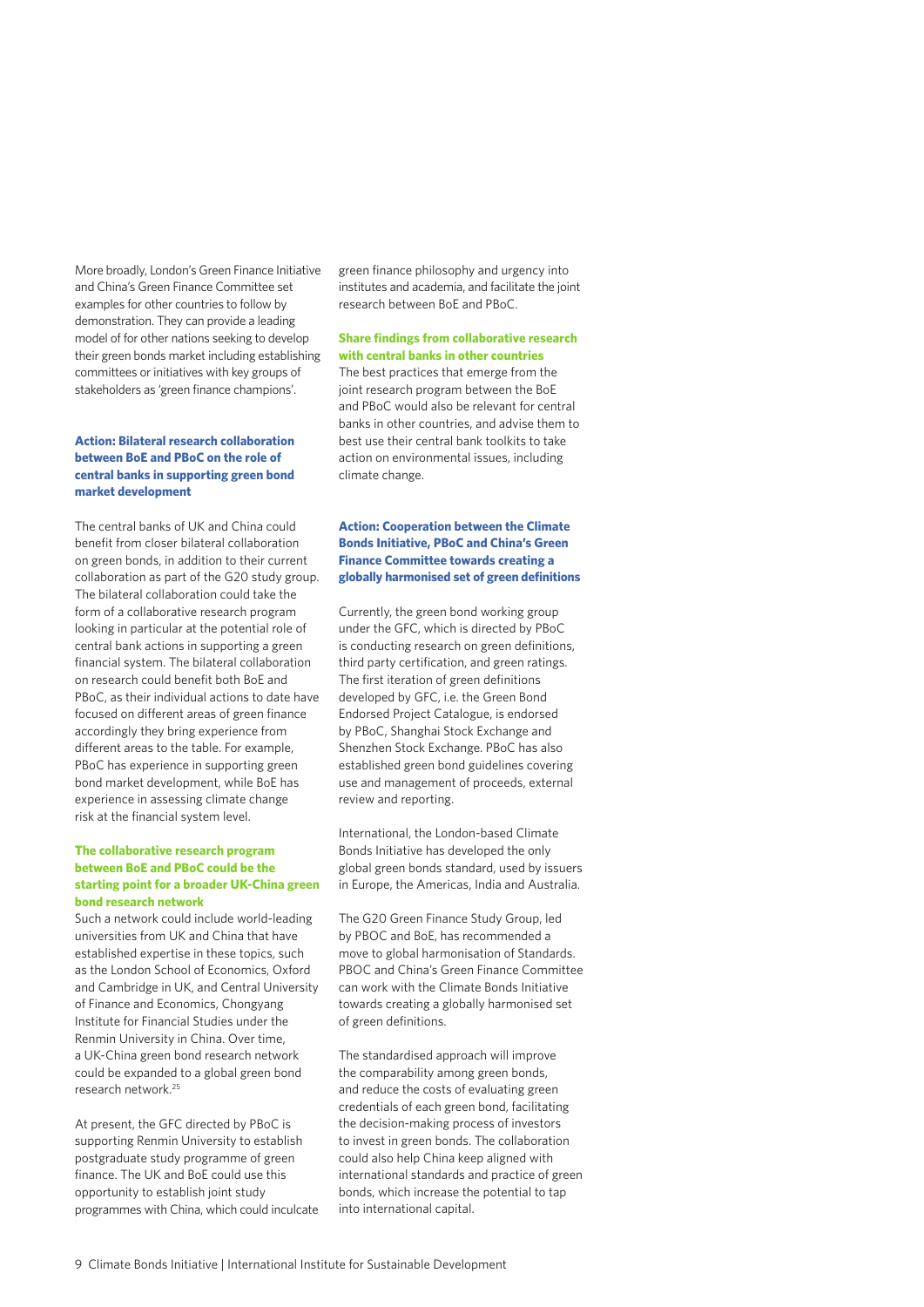### **Appendix 1: The Climate Bonds Standard and Certification Scheme**

The Climate Bonds Standard and Certification aims to provide the green bond market with the trust and assurance that it needs to achieve scale.

#### **Standards allow low carbon investments to be prioritised**

The Climate Bonds Standard and Certification Scheme allows investors, governments and other stakeholders to prioritise low carbon and climate resilient investments with confidence that the funds are being used to deliver a low carbon and climate resilient economy. A Climate Science Framework underpins the definitions of which projects and assets are consistent with a low carbon and climate resilient economy and therefore eligible for inclusion in a Certified Climate Bond.

#### **Standards reduce transaction cost**

Standards reduce transaction costs for investors and policymakers as the green bond market scales. They eliminate the need for investors and policymakers to evaluate the green credentials of each individual bond issuance. Standards can also make the issuance process easier for issuers, as they know clearly what green credentials investors are looking for before they put together their green bond.

#### **Sector Criteria under the Climate Bonds Standard**

The Climate Bonds Standard is made up of the overarching Climate Bonds Standard V2.0, which consists of a certification process, pre-issuance requirements and post-issuance requirements, and sector criteria. The sector criteria provide clear eligibility requirements for assets and projects in different sectors that can be used for Climate Bonds and Green Bonds. These criteria cover various sectors such as energy, buildings, transport, natural based assets, and water, which are reviewed at least annually to ensure they are up-to-date and include new findings and technologies.

#### **Certification is available for green bonds that meet the requirements of the climate bonds standard**

In order to receive the "Climate Bond Certified" stamp of approval, a prospective issuer of a green bond must appoint an approved 3rd party verifier, who will provide a verification statement that the bond meets the Climate Bonds Standard.

Certification is different from the second opinions in the green bond market. Under certification, the verifiers check the bond's compliance against a set of established criteria rather than going through an ad hoc process to define the greenness of the bond.

#### **The number of certified green bonds are growing**

Per June 2016, 16 green bonds have been certified against the Climate Bonds Standard and Certification Scheme, while 15% (USD 4.48 billion) of the green bonds issued in 2016 have been certified. There are many more in the pipeline.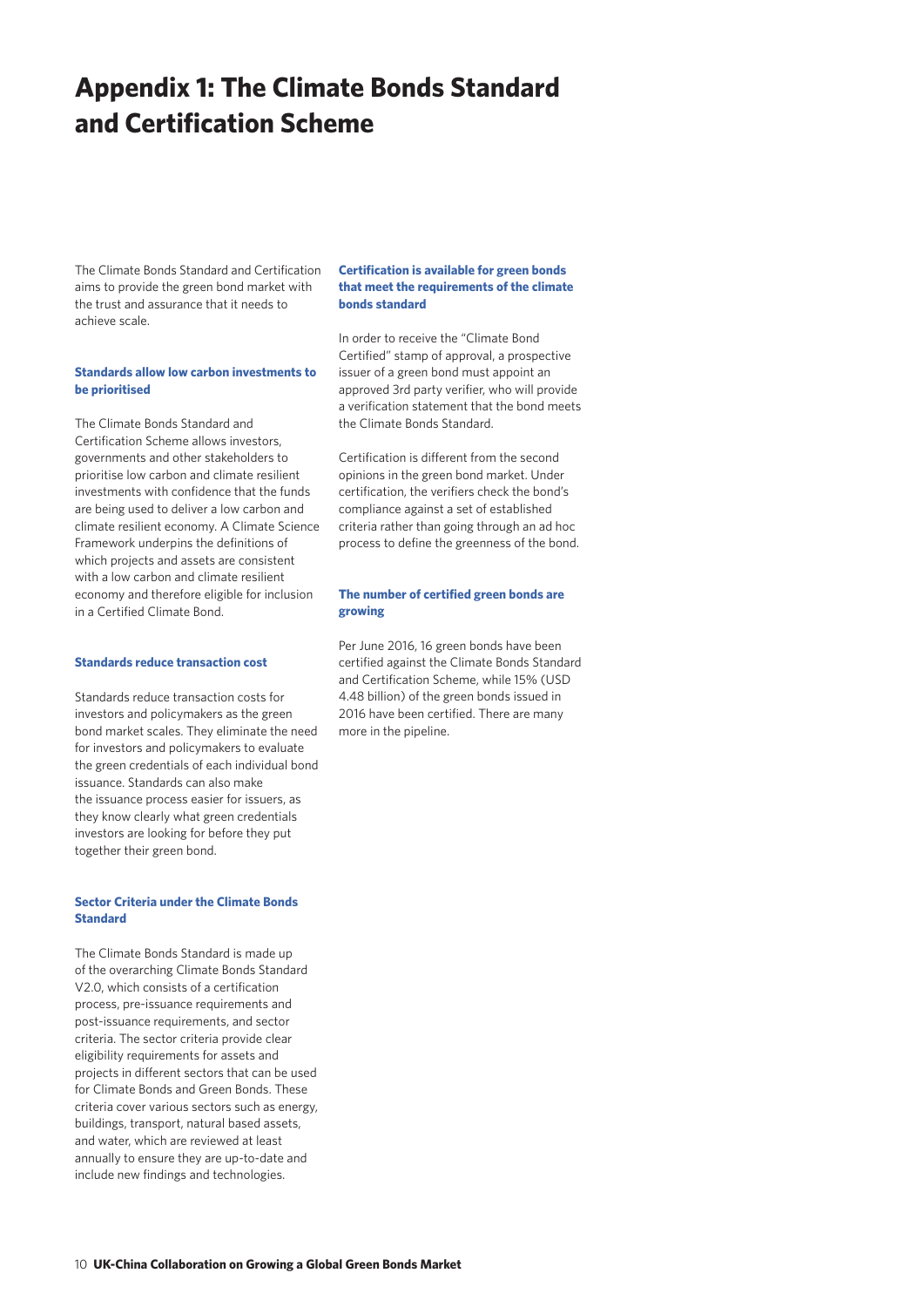### **Appendix 2: Refinancing – the role of bonds in the capital pipeline**

The largest share of bond issuance is used to refinance debt rather than providing initial debt to a new project. This is the role of bonds in the capital pipeline generally, and will therefore also be the main role of bonds in financing green projects.

#### **Bonds can lower total project cost of capital**

Refinancing through bond issuance allows companies to take on short term bank lending for the construction phase of a project and then pay the loan back by issuing bonds once the construction phase is over. As construction is usually the highest risk part of a project, bond issuance postconstruction can provide a longer-term lower cost of capital.

#### **Bonds allow lenders to recycle funds to new projects**

Moreover, given that few institutional investors are comfortable with taking on construction risk in a large part of their portfolio, this allows the banks (and the smaller pool of institutional investors with a higher risk appetite) to more quickly recycle their funds into new projects. Having an exit strategy gives banks an incentive to create an increased pipeline for these types of loans. The easier it is for loans to be offloaded, the more likely banks are to lend more and for longer terms.

#### **Bonds are particularly suited for lowcarbon projects**

Refinancing and obtaining lower-cost debt is particularly attractive for lowcarbon infrastructure assets as they have a particularly low operating risk postconstruction compared to the construction phase. This means that the difference between the cost of capital for low-carbon projects before and after construction could be significant.

**Figure 4: Bonds are mainly used to finance the lower risk, mature assets post-construction**